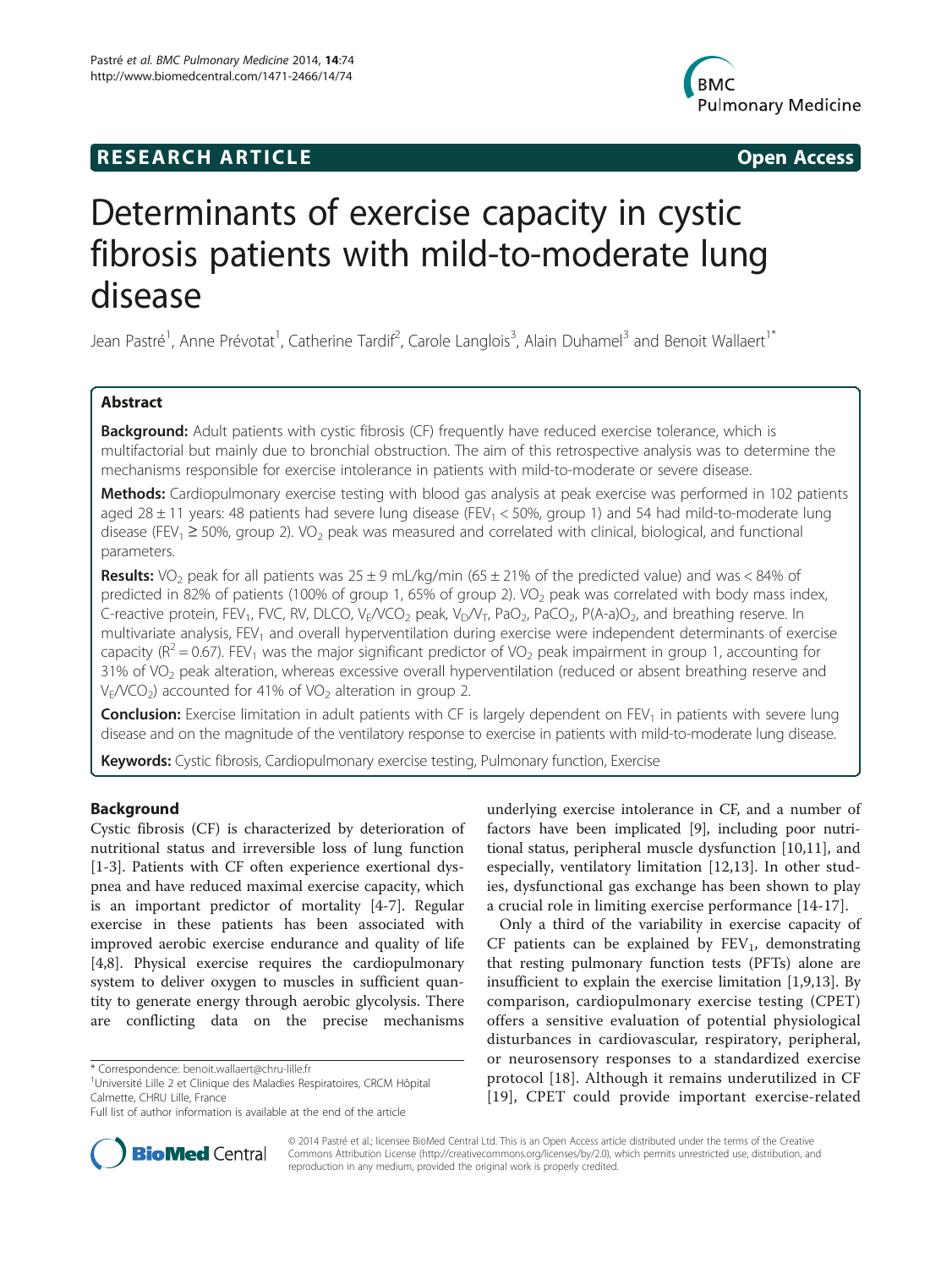measures that might explain the reduced exercise performance and thus assist in CF patient management aimed at improving exercise capacity.

With this in mind, we initiated a study to determine the mechanisms responsible for exercise limitation in 102 adult CF patients with mild-to moderate or severe lung disease. The patients were subjected to CPET with blood gas analysis during exercise and the results were correlated with clinical and functional characteristics.

# Methods

# Patients

A total of 102 adult patients (sex ratio M:F 0.52) with CF were enrolled at four CF centers in France: Lille (75 patients), Rouen (15 patients), Dijon (5 patients), and Grenoble (7 patients). Written informed consent for participation in the study was obtained from participants. Use of the patient data was approved by the local ethics committee, and the study was considered observational and approved as such by the Institutional Review Board of the French Learned Society for Pulmonology (Société de Pneumologie de Langue Française, CEPRO 2012 009).

Clinical, nutritional, biological, PFT, and CPET data were obtained on the same day, either at diagnosis or at the routine annual evaluation, and were retrospectively collected. When patients were seen at several follow-up visits, only the data from the first visit were recorded. Hypoxemic patients did not perform CPET and were excluded from the analysis. A diagnosis of CF was obtained by sweat chloride > 60 mmol/L and the presence of CFTR gene mutations by molecular analysis. Additional characteristics recorded at the time of testing were diseases usually associated with CF, bacterial colonization, treatments, and nutritional status, including height and weight measurements and impedance analysis.

# Cardiopulmonary testing

Forced vital capacity (FVC), forced expiratory volume in 1 s (FEV<sub>1</sub>), FEV<sub>1</sub> to FVC ratio, total lung capacity (TLC), and residual volume (RV) were measured by plethysmography (Jaeger-Masterlab® cabin). Diffusing capacity of the lung for carbon monoxide (DLCO: mL CO/min/mm Hg) was adjusted for hemoglobin concentration in g/dL according to Cotes' equation: corrected (Hb) DLCO =  $D<sub>LCO</sub> \times (10.2 + H<sub>b</sub>)/(1.7 \times H<sub>b</sub>)$ . Following ATS/ERS 2005 guidelines, the lower limits of normal were set at the 5th percentile (or predicted minus 1.64 SD) of each reference population. The results are expressed as percentages of the predicted values. Predicted normal values were derived from standard equations [\[20-22\]](#page-6-0).

PFTs and CPET were performed in an air-conditioned laboratory (22°C constant temperature), using a standardized protocol as previously described [\[23](#page-6-0),[24\]](#page-6-0). The

CPET protocol was the same at each center. Each patient underwent a symptom-limited incremental exercise test on an ergometric bicycle (Ergoline-Ergometrics 800®). The protocol included a warm-up period of 3 min at 20 W followed by a progressively increasing work rate (WR) in a ramp fashion and then 3 min recovery. The ramped WR increment was individualized (range, 8–30 W/min). During exercise, heart rate (HR) was monitored continuously by 12-lead ECG, and arterial oxygen saturation  $(SpO<sub>2</sub>)$  was measured by pulse oximetry (Nellcor N-395). The expired gases were analyzed with an Ergocard®, focusing on oxygen consumption  $(VO<sub>2</sub>)$ , carbon dioxide production  $(VCO<sub>2</sub>)$ , minute ventilation (VE), and tidal volume (VT). The oxygen pulse (VO<sub>2</sub>/HR) was calculated. Measurements of PaO<sub>2</sub> and PaCO<sub>2</sub> were performed on room air at rest and at peak exercise. Normal values for  $PaO<sub>2</sub>$  were derived from [[25](#page-6-0)]. Lactatemia was determined at maximal exercise. Breathing reserve (BR) was calculated as BR = (predicted maximum minute ventilation  $[MMV] - V_E$  peak)/MMV, with MMV estimated from MMV =  $FEV_1 \times 40$ . HR peak was expressed as a percentage of maximum predicted HR, calculated as HR max =  $210 - (0.65 \times age)$ . Dead space  $(V_D/V_T)$  was calculated according to Bohr's equation corrected for the additional instrument dead space:  $V_D/V_T = (PaCO_2 - PECO_2)$  mean)/PaCO<sub>2</sub> –  $(V_D$  [machine]/  $V_T$ ) where PECO<sub>2</sub> is the partial pressure of expired CO<sub>2</sub>. Predicted values for  $VO<sub>2</sub>$  max were calculated from reference equations [\[26](#page-6-0)]. Poor motivation appeared not to be an interfering factor in our analysis, as all patients had at least one of the following: BR < 15%, peak HR > 90% of predicted, peak lactate > 7 mmol/L, peak exercise PaO<sub>2</sub> < 55 mm Hg, and peak  $V_E/VO_2$  > 35 or peak RER > 1.15 [[23](#page-6-0)]. Immediately after exercise, subjects were asked to score their sense of breathlessness and muscle fatigue at peak exercise using Borg scales.

## Statistical analysis

The continuous variables are reported as mean  $\pm$  SD. Normal distribution of quantitative variables was tested by the Shapiro–Wilk test. Differences in  $FEV<sub>1</sub>$  between the groups were determined with the Student's t-test or Mann–Whitney test. Bivariate analyses were performed to study the relationships between each explanatory variable and the VO2 peak. Pearson's or Spearman's correlation coefficient was used for quantitative variables, and the Student's t-test or Mann–Whitney test for qualitative variables. In addition, a multivariable linear regression with a stepwise selection at the level 0.2 was performed to identify a subset of the most important explanatory variables for the relationship with VO2 peak. In order to avoid the problem of multicolinearity which happens when the explanatory variables are highly correlated, and to obtain a parsimonious model, we adopt the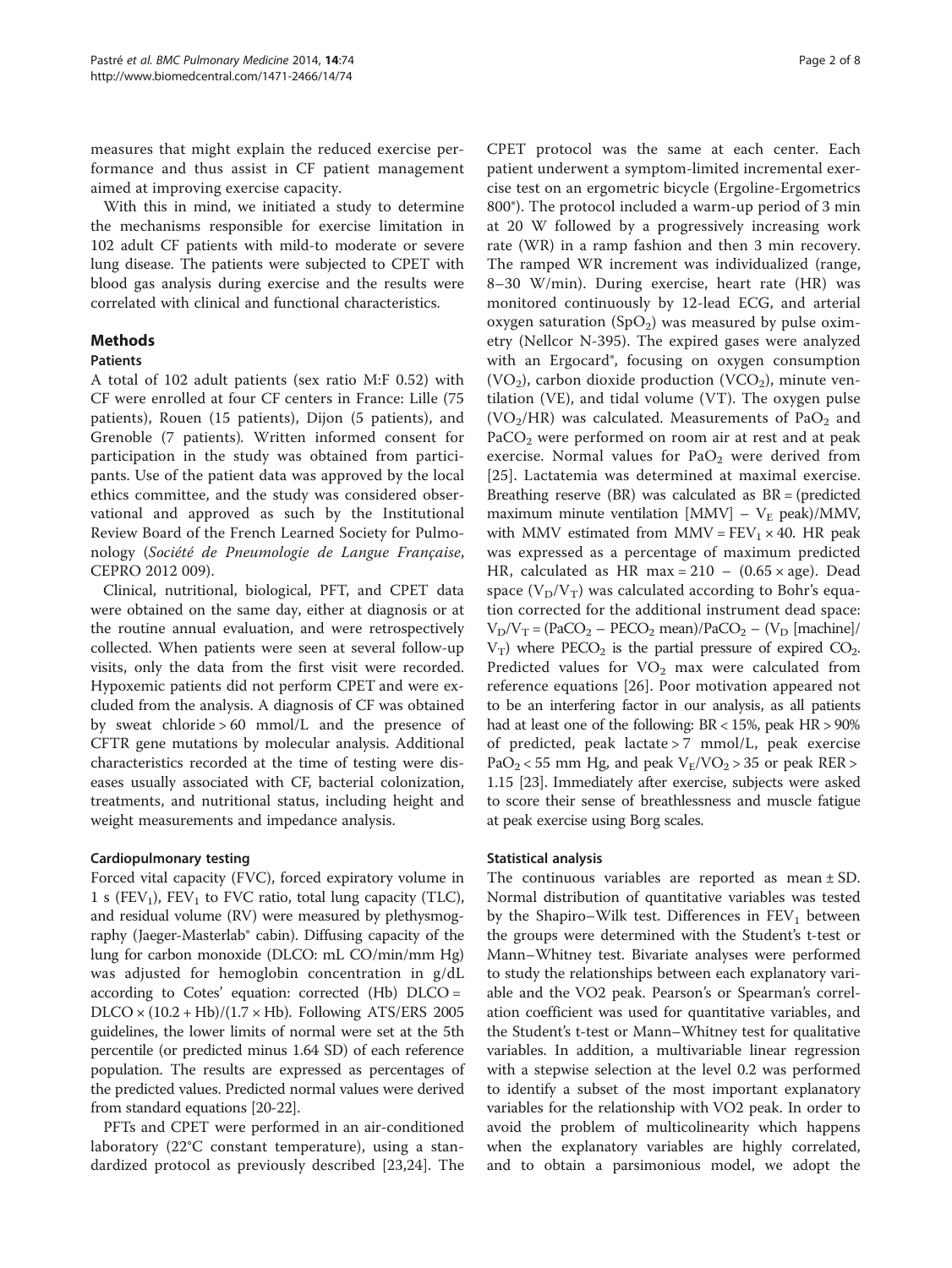following strategy: first, variables with  $p < 0.2$  were selected and included in a Principal Component Analysis (PCA) in order to study their correlations. Then, the variables included in the multivariable regression model were selected by the results of PCA (graphic correlation circle) on the basis of their clinical pertinence. The stability of the model was assessed by a bootstrap method [\[27\]](#page-6-0). The bootstrap resampling method was based on 1000 replicates of the initial dataset. Multivariable regression with a stepwise selection at the level 0.2 was performed on each of these replicates. The inclusion of the variable in the final model was confirmed if this candidate variable was selected in at least 70% of these 1000 analyses. In the final model, for each variable we computed the partial R-square, coefficient, 95% confidence intervals and adjusted p-value. Final variables from the multivariate analysis were applied to each group of  $FEV<sub>1</sub>$ . All analyses were achieved with SAS software version 9.2 (SAS Institute Inc., Cary, NC). All tests were performed at the significant level at 0.05.

## Results

#### **Subjects**

The demographic and clinical characteristics are shown in Table 1, and the resting PFT results are presented in Table 2. The cohort consisted of 102 CF patients with a mean age of  $28 \pm 11$  years (range 17–67). The time from diagnosis to evaluation was  $16 \pm 10$  years. For data analysis, the cohort was divided into two groups according to

## Table 1 Demographic and clinical characteristics of the CF patients

| $\Delta$ F 508 homozygous mutation <sup>a</sup>                         | 31/79 (40%)       |
|-------------------------------------------------------------------------|-------------------|
| Smoker <sup>a</sup>                                                     | 10/102 (10%)      |
| Oxygen supplementation <sup>a</sup>                                     | 11/95 (11%)       |
| ABPA <sup>a</sup>                                                       | 33/95 (35%)       |
| Exocrine pancreatic insufficiency <sup>d</sup>                          | 78/102 (76%)      |
| Diabetes <sup>a</sup>                                                   | 21/102 (21%)      |
| Nasal polyposis <sup>ª</sup>                                            | 25/94 (27%)       |
| BMI, kg/m <sup>2b</sup>                                                 | $20(20 \pm 3)$    |
| Lean body mass, kg <sup>b</sup>                                         | 45 $(48 \pm 9)$   |
| Pseudomonas aeruginosa <sup>a</sup>                                     | 63/99 (63%)       |
| Staphylococcus aureus MS <sup>a</sup>                                   | 36/99 (36%)       |
| Mycobacterium abscess <sup>a</sup>                                      | 4/99 (4%)         |
| Blood leukocytes, 10 <sup>12</sup> /mm <sup>3b</sup>                    | $9(9.7 \pm 3.8)$  |
| Blood polymorphonuclear neutrophils, 10 <sup>12</sup> /mm <sup>3b</sup> | $6(6.4 \pm 3.3)$  |
| $CRP, mq/L^b$                                                           | 5.5 $(15 \pm 30)$ |
| Serum albumin, g/L <sup>b</sup>                                         | 42 $(42 \pm 4)$   |

ABPA = allergic bronchopulmonary aspergillosis; BMI = body mass index; CRP = C-reactive protein.

Qualitative variables are given as frequency and percentage.

<sup>a</sup>Results are expressed as number (percentage) of patients. b Results are expressed as median values (mean ± SD).

|  | Table 2 Resting pulmonary function tests in CF patients |  |  |  |
|--|---------------------------------------------------------|--|--|--|
|  | classified according to $FEV1$                          |  |  |  |

| FEV <sub>1</sub><br>< 50%<br>$35 \pm 9^{\rm b}$<br>FEV <sub>1</sub> <sup>a</sup><br>$60 \pm 28$<br>FVC <sup>a</sup><br>$56 \pm 14^{b}$<br>$75 \pm 24$ | Group 2<br>$(n = 54)$ |
|-------------------------------------------------------------------------------------------------------------------------------------------------------|-----------------------|
|                                                                                                                                                       | $\geq 50\%$           |
|                                                                                                                                                       | $82 \pm 18$           |
|                                                                                                                                                       | $93 \pm 16$           |
| $54 \pm 11^{b}$<br>FEV <sub>1</sub> /FVC<br>$65 \pm 15$                                                                                               | $75 \pm 10$           |
| $220 \pm 50^{6}$<br>RV <sup>a</sup><br>$176 + 65$                                                                                                     | $135 \pm 48$          |
| $56 \pm 13^{b}$<br>D <sup>a</sup><br>$68 \pm 18$                                                                                                      | $78 \pm 14$           |
| $71 \pm 10^{b}$<br>PaO <sub>2</sub> , mm Hq<br>$80 \pm 14$                                                                                            | $87 \pm 12$           |
| PaCO <sub>2</sub> , mm Hq<br>$38 + 5$<br>$38 + 4$                                                                                                     | $37 + 4$              |
| $38 + 8^{b}$<br>$P(A-a)O2$ , mm Hq<br>$29 \pm 13$                                                                                                     | $21 \pm 12$           |

 $a$ Results are expressed as mean  $\pm$  SD percentage of predicted values.  $\rm ^bP$  < .0001 compared with group 2.

their  $FEV<sub>1</sub>$ : group 1 patients with severe lung disease  $(FEV<sub>1</sub> < 50\%$ , 48 patients) and group 2 patients with mildto-moderate lung disease (FEV<sub>1</sub>  $\geq$  50%, 54 patients). Group 1 had a significantly higher frequency of homozygosity for the CFTR ΔF 508 mutation, pancreatic insufficiency, bronchial colonization with Pseudomonas aeruginosa, and biological inflammatory syndrome, and significantly lower body mass index (BMI) and longer disease duration (data not shown).

The patients had a range of disease severities and were recruited from four centers in France. Patients from different centers all had characteristics consistent with the French CF Registry 2009 Report [[28](#page-6-0)] and showed equivalent frequencies of key CF characteristics (ΔF508 mutation, exocrine pancreatic insufficiency, and colonization with *P. aeruginosa*), supporting the reproducibility of the results and the potential for extrapolation to other patient populations.

Resting PFT values (Table 2) were significantly more altered in group 1 than in group 2 (Table 2). As expected, three major functional abnormalities were found: obstructive syndrome (FEV<sub>1</sub>/FVC =  $65 \pm 15\%$  of predicted), altered distension ( $RV = 176 \pm 65\%$  of predicted), and altered DLCO (68  $\pm$  18% of predicted).

## Exercise responses

Exercise cessation was mainly due to leg fatigue in combination with dyspnea (62%), whereas leg fatigue alone or dyspnea alone was observed in 17% and 21% of patients, respectively. The  $VO<sub>2</sub>$  peak value (weight-adjusted  $VO<sub>2</sub>$ ) was decreased to < 84% of predicted in 83/102 (82%) of patients (48/48 [100%] in group 1 and 35/54 [65%] in group 2) and was significantly lower in group 1 than in group 2 (Table [3\)](#page-3-0).

Analysis of the ventilatory response ( $V<sub>E</sub>$  peak, BR, respiratory rate (RR),  $V_T/FVC$  peak) highlighted the differences according to  $FEV<sub>1</sub>$  impairment (Table [3\)](#page-3-0). Group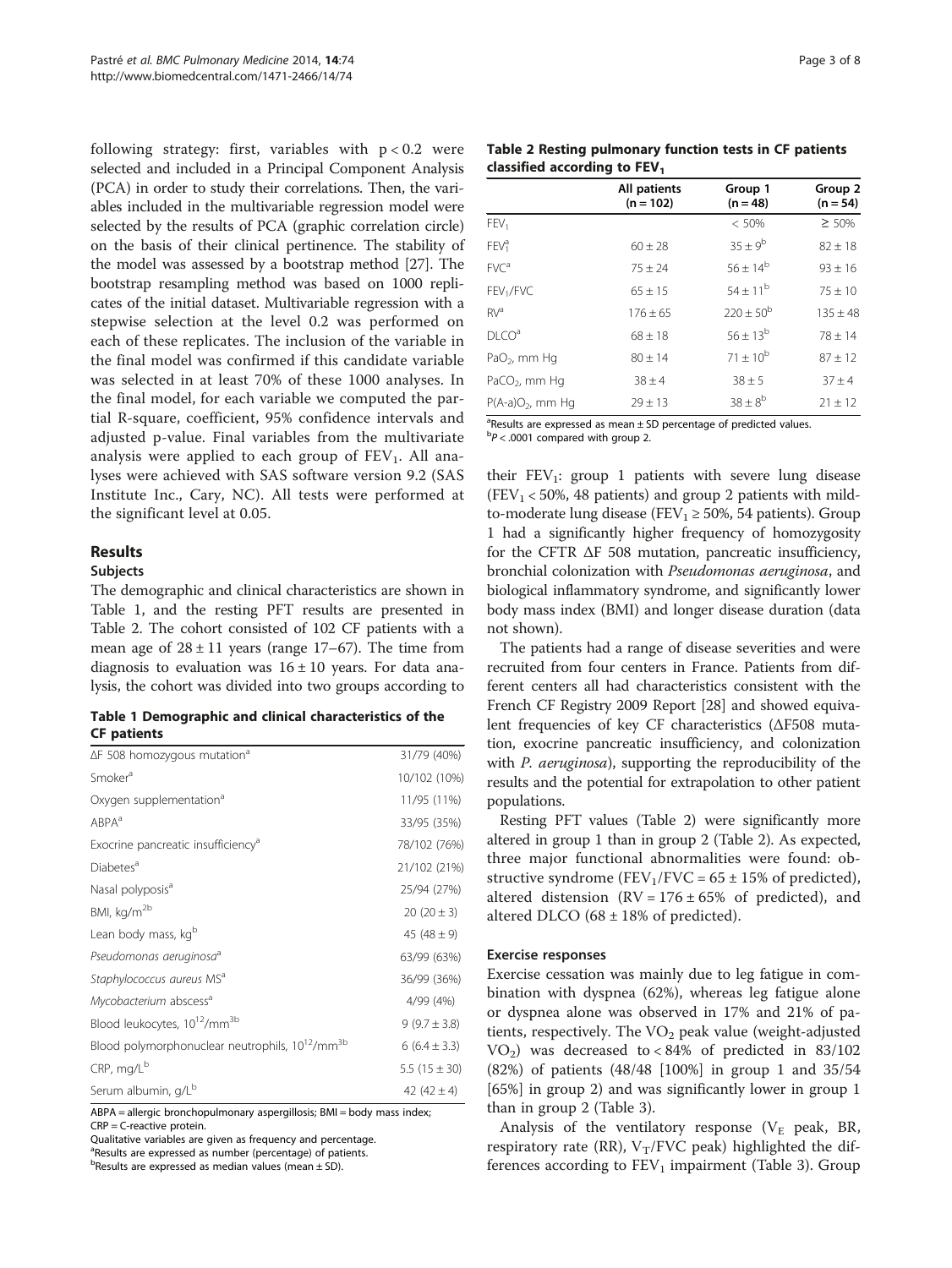|                                       | All patients<br>$(n = 102)$ | Group 1<br>$(n = 48)$ | Group 2<br>$(n = 54)$ |
|---------------------------------------|-----------------------------|-----------------------|-----------------------|
| FEV <sub>1</sub>                      |                             | < 50%                 | $\geq 50\%$           |
| VO <sub>2</sub> peak, mL/kg/min       | $25 \pm 9$                  | $20 \pm 5^{\circ}$    | $30 \pm 8.5$          |
| VO <sub>2</sub> peak <sup>d</sup>     | $65 \pm 21$                 | $51 \pm 13^d$         | $77 \pm 20$           |
| Borg dyspnea                          | $4.7 \pm 1.9$               | $5.6 \pm 2^{b}$       | $4.1 \pm 1.5$         |
| Borg Leg fatigue                      | $4.5 \pm 1.8$               | $5.2 \pm 1.8^{b}$     | $4.4 \pm 1.7$         |
| VE peak, L/min                        | $58 \pm 22$                 | $44 \pm 11^d$         | $70 \pm 21$           |
| RR peak, min                          | $41 \pm 9$                  | $43 \pm 9^b$          | $39 \pm 8$            |
| V <sub>T</sub> /FVC peak, %           | $48 \pm 11$                 | $47 \pm 13$           | $48.6 \pm 8$          |
| $V_F/VO_2$ peak                       | $41 \pm 7$                  | $42 \pm 7$            | $41 \pm 7$            |
| V <sub>F</sub> /VCO <sub>2</sub> peak | $36 \pm 6$                  | $37 + 6$              | $35 \pm 5$            |
| BR, %                                 | $24 \pm 20$                 | $8 \pm 11^d$          | $37.5 \pm 16$         |
| $V_D/V_T$ peak                        | $0.32 \pm 0.11$             | $0.39 \pm 0.07^d$     | $0.25 \pm 0.10$       |
| pH peak                               | $7.34 \pm 0.04$             | $7.34 \pm 0.04$       | $7.35 \pm 0.04$       |
| PaO <sub>2</sub> peak, mm Hg          | $76 \pm 16$                 | $63 \pm 10^{d}$       | $89 \pm 12$           |
| PaCO <sub>2</sub> peak, mm Hg         | $40 \pm 7$                  | $44 \pm 6^{\circ}$    | $36 \pm 4$            |
| $P(A-a)O2$ peak, mm Hg                | $37 + 13$                   | $46\pm8^d$            | $28 \pm 10$           |
| Lactatemia peak, mmol/L               | 7 ± 2.6                     | $6 \pm 2^d$           | $7.9 \pm 3$           |
| $HR$ peak <sup>a</sup>                | $82 \pm 10$                 | $79 \pm 8^d$          | $86 \pm 9$            |
| VO <sub>2</sub> /HR peak <sup>a</sup> | $79 + 22$                   | $67 \pm 16^{\circ}$   | $90 \pm 21$           |

<span id="page-3-0"></span>Table 3 Cardiopulmonary exercise tests in CF patients classified according to FEV<sub>1</sub>

<sup>a</sup>Results are expressed as mean ± SD percentage of predicted values.

 $\frac{b}{f}P < .01$  compared with group 2.

 ${}^{c}P$  < .001 compared with group 2.

 ${}^{d}P$  < .0001 compared with group 2.

1 had a lower absolute value of  $V<sub>E</sub>$  at peak exercise, and a depletion of BR. Hyperventilation was due to simultaneous increases in RR and tidal volume. Impairment in pulmonary gas exchange was more severe in group 1, as shown by higher values of  $P(A-a)O_2$ ,  $V_D/V_T$  peak, and PaCO<sub>2</sub>, and lower values of PaO<sub>2</sub>. Cardiocirculatory responses were normal in group 2, but patients in group 1 showed low  $VO<sub>2</sub>/HR$  values and a significant decrease in peak HR. Four patients experienced ECG abnormalities but continued with the exercise test.

#### Determinants of exercise capacity

Significant correlations were observed between  $VO<sub>2</sub>$  peak and nutritional status (BMI, lean body mass), inflammation markers (C-reactive protein [CRP], leukocytosis), resting PFT (FVC, FEV<sub>1</sub>, RV, DLCO, P(A-a)O<sub>2</sub>), and quantifiable parameters of CPET ( $V_E$  peak,  $V_E/VO_2$ peak,  $V_E/VCO_2$  peak, BR,  $V_D/V_T$  peak, PaO<sub>2</sub> peak, P(A-a) O2 peak, and HR (Table 4 and Figure [1](#page-4-0)).

The results of the stepwise multiple regression analysis for determinants of exercise capacity are shown in Table [5](#page-4-0). Of the variables entered into the model (BMI,  $FEV_1$ , FVC, DLCO, PaO<sub>2</sub>, V<sub>E</sub>/VCO<sub>2</sub> peak, BR, V<sub>D</sub>/V<sub>T</sub> peak, PaO<sub>2</sub> peak, PaCO<sub>2</sub> peak, P(A-a)O<sub>2</sub> peak, and lactatemia peak),

#### Table 4 Correlation of clinical and functional variables with  $VO<sub>2</sub>$  peak in CF patients

| <b>Qualitative variables</b>                   | n   |         | P value         |
|------------------------------------------------|-----|---------|-----------------|
| Female                                         | 102 |         | .22             |
| ∆F508 homozygous mutation                      | 79  |         | .02             |
| Exocrine pancreatic insufficiency              | 102 |         | .55             |
| Pseudomonas aeruginosa                         | 99  |         | .36             |
| <b>Ouantitative variables</b>                  | n   |         | Correlation (r) |
| Age, years                                     | 102 | $-0.11$ | .29             |
| BMI, kg/m <sup>2*</sup>                        | 102 | 0.26    | .009            |
| Leukocytosis, 10 <sup>9</sup> /mm <sup>3</sup> | 70  | $-0.42$ | .0003           |
| CRP, mg/L                                      | 64  | $-0.34$ | .006            |
| Serum albumin, g/L                             | 43  | 0.34    | .02             |
| $FEV1a*$                                       | 102 | 0.71    | < .0001         |
| $FVC^{a*}$                                     | 102 | 0.69    | < .0001         |
| RV <sup>a</sup>                                | 79  | $-0.58$ | < .0001         |
| DLCO <sup>a</sup>                              | 68  | 0.56    | < .0001         |
| PaO <sub>2</sub> , mm Hg                       | 98  | 0.43    | < .0001         |
| $PaCO2$ , mm Hq                                | 98  | 0.11    | .29             |
| Cardiopulmonary exercise parameters            | n   |         | Correlation (r) |
| $V_F$ peak, $L$                                | 102 | 0.64    | < .0001         |
| VE/VCO <sub>2</sub> peak*                      | 98  | $-0.35$ | < .0001         |
| BR, %*                                         | 102 | 0.37    | .0001           |
| V <sub>D</sub> /V <sub>T</sub> peak*           | 96  | $-0.64$ | < .0001         |
| PaCO <sub>2</sub> peak, mm Hg*                 | 97  | $-0.45$ | < .0001         |
| $P(A-a)O2$ peak, mm Hq*                        | 97  | $-0.54$ | < .0001         |
| Lactatemia peak, mmol/L*                       | 86  | 0.59    | < .0001         |
| $HR$ peak <sup>a</sup>                         | 102 | 0.40    | < .0001         |

<sup>a</sup>Correlations based on percentage of predicted values.

\*Selected variables for multivariate stepwise analysis.

only  $FEV_1$ ,  $V_E/VCO_2$  peak, and BR were found to be independent predictors of exercise capacity ( $r^2$  = 0.67). Analysis of these three variables showed that, for group 1, 31% of the  $VO<sub>2</sub>$  peak was explained by  $FEV<sub>1</sub>$ , whereas the major determinants of the  $VO<sub>2</sub>$  peak in group 2 were BR,  $FEV<sub>1</sub>$  and  $V<sub>E</sub>/VCO<sub>2</sub>$  peak (Table [5\)](#page-4-0).

Separate analysis in the cohort of Lille (75 out of the 102 patients) showed the same results:  $FEV<sub>1</sub>$ , BR and  $V_{E}/CO_{2}$  were independent predictors of exercise capacity ( $r^2$  = 0.65) (data not shown).

### **Discussion**

Our study focused on a population of 102 adults with CF who underwent CPET with blood gas analysis at peak exercise. Maximal oxygen uptake was impaired in 82% of patients and was more pronounced in patients with low  $FEV_1$ . We noted a high prevalence of abnormal exercise responses in our population, including abnormal gas exchange, ventilatory and cardiocirculatory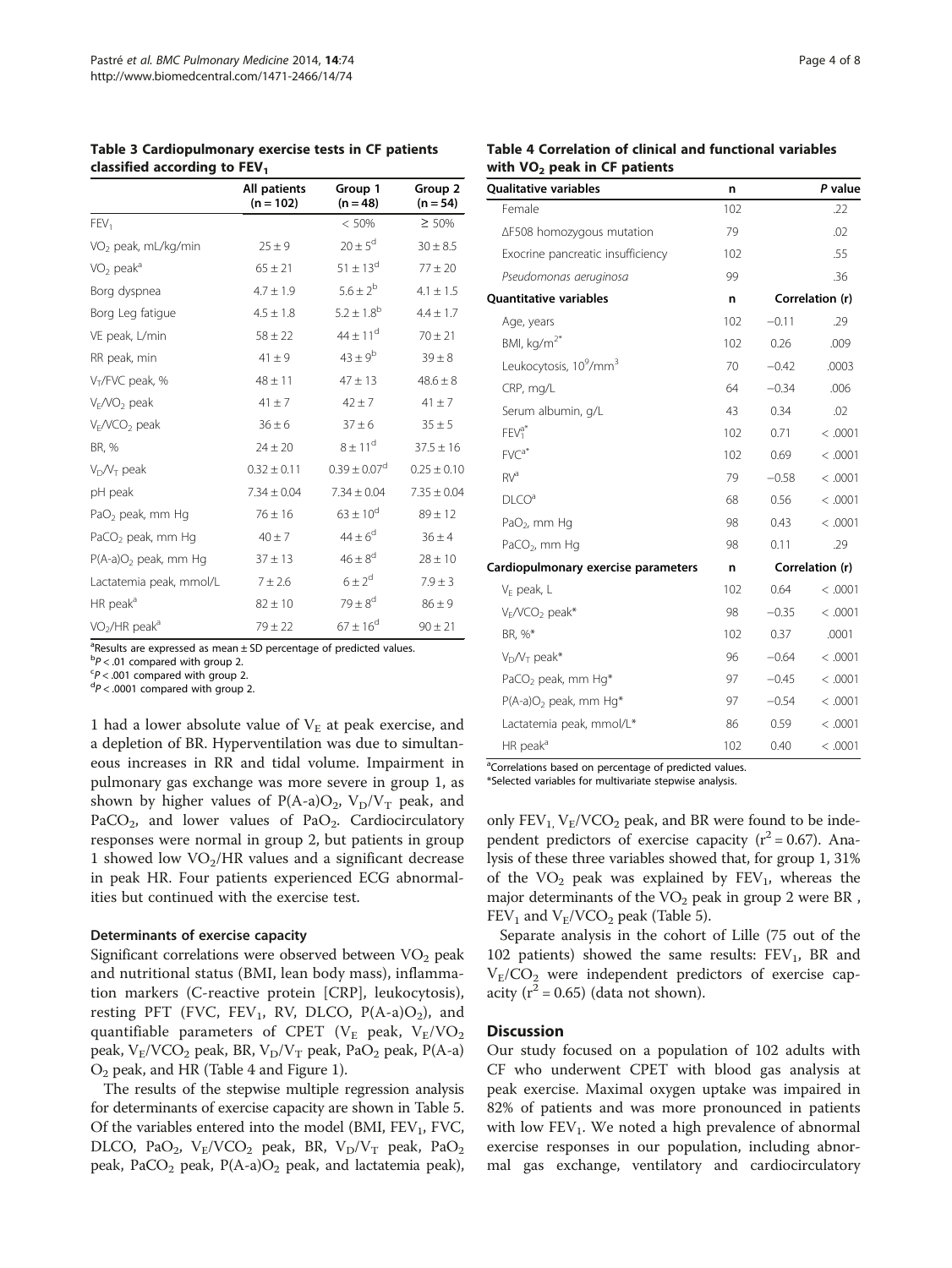<span id="page-4-0"></span>

responses, and peripheral limitation. The main findings from this study are that exercise intolerance in CF is multifactorial and is correlated mainly with resting pulmonary function, nutritional status, and inflammatory status, but is also affected by the magnitude of the overall ventilatory response during exercise. Multivariate analysis revealed that bronchial obstruction plays a dominant role in patients with severe disease, whereas excessive hyperventilation during exercise was the major determinant of exercise limitation in patients with mildto-moderate disease.

CF can be associated with abnormal gas exchange, ventilatory, cardiocirculatory, and muscular responses to exercise [[3,9,13,29\]](#page-6-0). In our study, these abnormalities were responsible for limiting the aerobic capacity of 82% of patients, a proportion consistent with previous studies

| Table 5 Determinants of VO $_2$ peak in CF patients |  |  |  |
|-----------------------------------------------------|--|--|--|
|-----------------------------------------------------|--|--|--|

| Variable             | All patients<br>$(n = 102)$        | Group 1<br>$(n = 48)$                     | Group 2<br>$(n = 54)$                  |
|----------------------|------------------------------------|-------------------------------------------|----------------------------------------|
| FEV <sub>1</sub>     | 50 (0.84 [0.70;0.98]) <sup>a</sup> | 31 $(1.08 [0.70; 1.45])^a$                | 18 (0.67 [0.46;0.88]) <sup>a</sup>     |
| <b>BR</b>            | 12 $(-0.62 [-0.82; -0.42])^3$      | $6(-0.36[-0.68; -0.04])^{b}$              | 35 $(-0.85 [-1.10; -0.59])^a$          |
| $V_{E}/VCO_{2}$ peak | $5(-1.13[-1.56; -0.69])^3$         | 15 $(-0.95$ $[-1.41; -0.48]$ <sup>c</sup> | $6$ (-1.52 [-2.22;-0.82]) <sup>a</sup> |

Results are expressed as the partial r-square (r<sup>2</sup>), i.e. the percentage of VO<sub>2</sub> alteration explained by the variable. Coefficient and 95% confidence intervals are shown between parentheses. FEV<sub>1,</sub> V<sub>E</sub>/VCO<sub>2</sub> peak, and BR were independent predictors explaining 67% of exercise capacity ( $r^2$  = 0.67). In group 1, 31% of the VO<sub>2</sub> peak was explained by FEV<sub>1</sub>, whereas, in group 2, BR was the major determinant explaining 35% of the VO<sub>2</sub> peak. Results are derived from multivariable analysis.

<sup>a</sup>Adjusted p value < .0001; <sup>b</sup>p = .027; <sup>c</sup>p = .0002.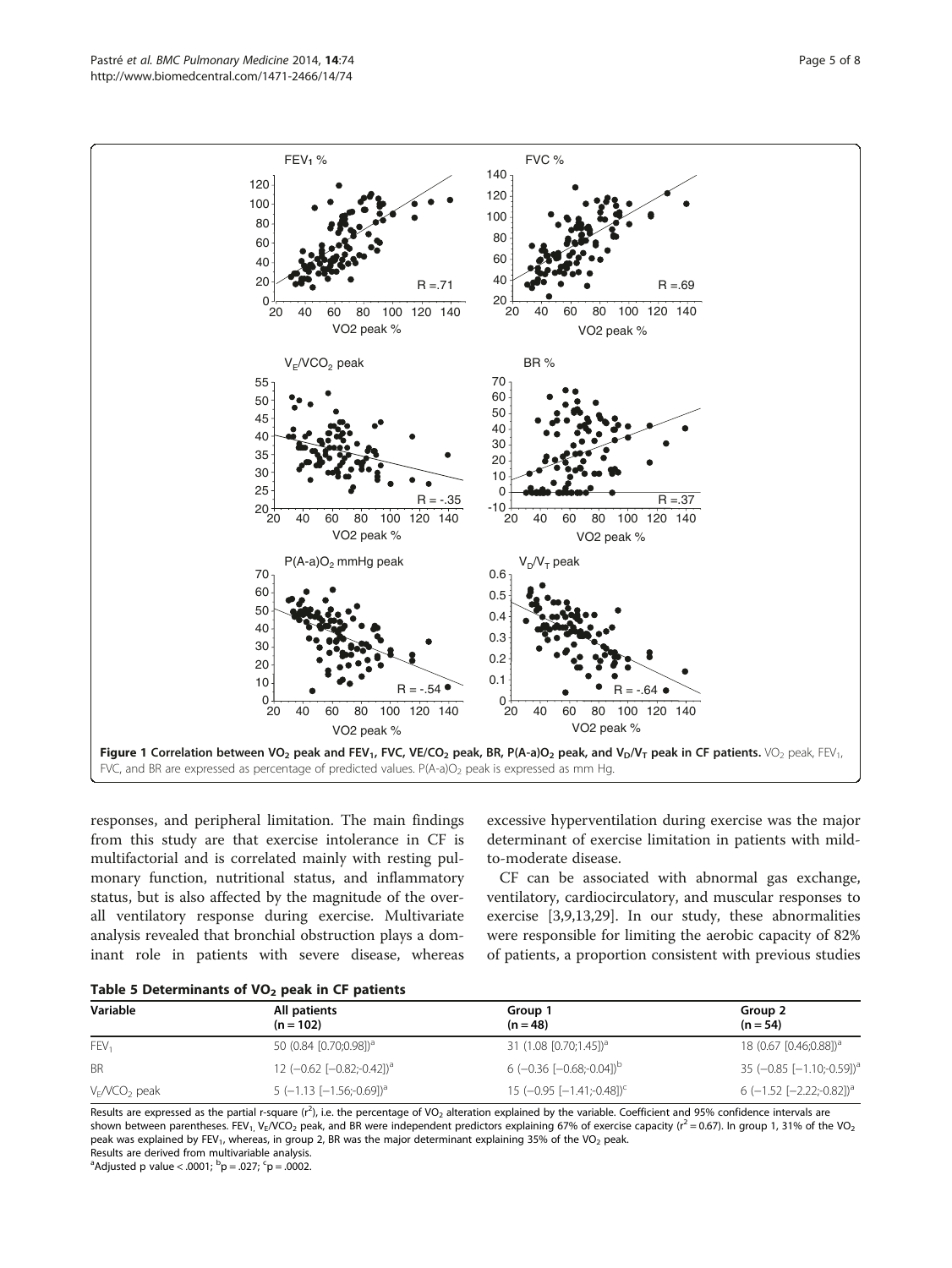of adult CF patients [\[5,12,30](#page-6-0)]. We did not observe a single exercise profile common to all patients, reflecting the complexity of mechanisms involved in exercise limitation in CF patients. Some patients showed abnormalities predominantly in gas exchange, others in the ventilatory response. Still others experienced exercise intolerance despite the absence of ventilatory limitation. The relative contribution of these factors differed between the two groups.

In our study, BMI and CRP levels were strongly correlated with exercise limitation, which is consistent with several studies indicating the importance of inflammatory and nutritional status in exercise limitation. Nutritional status plays a well-established role in CF exercise intolerance [\[31](#page-6-0)] and prognosis [\[32](#page-6-0)], and may be linked to the chronic inflammation observed in CF patients, which is mainly due to respiratory colonization [\[33](#page-6-0)]. Inflammatory markers such as CRP are also negatively associated with exercise capacity in patients with CF [\[7](#page-6-0)]. Moreover, inflammation is experimentally correlated with loss of muscle mass [[34](#page-6-0)] and skeletal muscle weakness [[10\]](#page-6-0) and could explain the association observed here between CRP, lean body mass, and reduced maximal oxygen uptake.

Multivariate analysis showed that  $FEV<sub>1</sub>$  was the most significant predictor of  $VO<sub>2</sub>$  peak in patients with severe lung disease. This result is consistent with data from earlier studies [[3,35\]](#page-6-0) and demonstrates the predominant role of ventilatory disorders in exercise limitation in severe CF patients. Additional functional parameters, such as distension, obstruction, and CO diffusion also correlated with  $VO<sub>2</sub>$  peak, but were not independent predictors. The low BR exhibited by our population is another characteristic of the exercise response in severe CF patients. Tantisira et al. showed that the BR index ( $V_F/maximal$  voluntary ventilation calculated at ventilatory threshold) was the most powerful predictor of mortality in CF patients awaiting lung transplantation [[36](#page-6-0)]. This has also been observed in COPD [\[37](#page-6-0)] but is not common to all obstructive lung diseases. For example, McNicholl *et al.* reported that only 18% of severe asthma patients had ventilatory limitation due to obstructive lung function [[38\]](#page-6-0).

In contrast, the  $VO<sub>2</sub>$  peak was not fully explained by  $FEV<sub>1</sub>$  in patients with mild-to-moderate lung disease, and some patients exhibited impaired aerobic capacity despite having normal resting lung function (Figure [1](#page-4-0)). Indeed, multivariate analysis showed that two CPET parameters were the major independent determinants of  $VO<sub>2</sub>$  peak in group 2: hyperventilation due to abnormal ventilatory control, resulting in high ventilatory equivalents (as demonstrated by  $V_E/VO_2$  and  $V_E/VCO_2$ peaks), and BR depletion. Exercise ventilation is regulated by numerous mechanisms, most of which remain

incompletely understood [[39](#page-6-0)]. Hyperventilation during exercise reflects a nonspecific response to one or more dysfunctional links in the respiratory chain, but the main cause is not known [\[40\]](#page-7-0). In some diseases, such as heart failure, hyperventilation is recognized as a more relevant prognostic factor than  $VO<sub>2</sub>$  peak. The hyperventilatory response may be due to several factors, including inefficient gas exchange as reflected by  $P(A-a)O_2$  and the  $V_D/V_T$  ratio. Although hyperventilation is difficult to relate to other abnormalities, the strong correlation of hyperventilation with oxygen pulse and peak lactatemia suggests that central (cardiovascular) and peripheral (muscle) determinants play a role [\[10](#page-6-0)].

In our study, all patients underwent blood gas analysis at peak effort and we noted a high prevalence of gas exchange abnormalities during exercise. It is interesting to note that patients with identical lung function did not all show gas exchange abnormalities. This could be explained by an inadequate ventilatory response in some patients or by a high degree of ventilation-perfusion mismatch. Exercise-induced hypoxemia was common in our study and correlated with  $VO<sub>2</sub>$  peak, workload, peak  $V<sub>D</sub>/V<sub>T</sub>$ , and dyspnea assessed by the Borg scale (results not shown). We found that  $P(A-a)O_2$  correlated well with peak  $VO<sub>2</sub>$ , highlighting the relevance of this parameter in gas exchange analysis. Other studies have examined impairment of gas exchange during exercise in CF patients. Nixon *et al.* showed that  $P_{ET}CO_2$ 41 mm Hg at peak exercise is associated with a twofold higher relative risk of mortality [[4](#page-6-0)]. However,  $P_{ET}CO_2$  is not a reliable marker for  $PaCO<sub>2</sub>$  during exercise and does not allow accurate calculation of dead space [\[41](#page-7-0)]. Compared with PFT, CPET with blood gas analysis at peak exercise is better able to assess gas exchange abnormalities and highlight exercise hypoxemia, a recognized prognosis marker, and thus gauge the need for oxygen supplementation.

The primary limitation of our study is its retrospective nature and the possibility of missing data. Peripheral muscle strength was not assessed and might be a significant contributing factor [[10\]](#page-6-0). These results should be confirmed by a prospective study.

## Conclusion

In conclusion, exercise limitation in adult patients with CF correlates with respiratory function as well as nutritional and inflammatory status. This limitation is dependent on  $FEV<sub>1</sub>$  in patients with severe disease but is mainly affected by the magnitude of the ventilatory response to exercise in patients with mild-to-moderate lung disease. CPET thus contributes to a more comprehensive understanding of exercise limitation and can assist in patient management aimed at improving exercise capacity.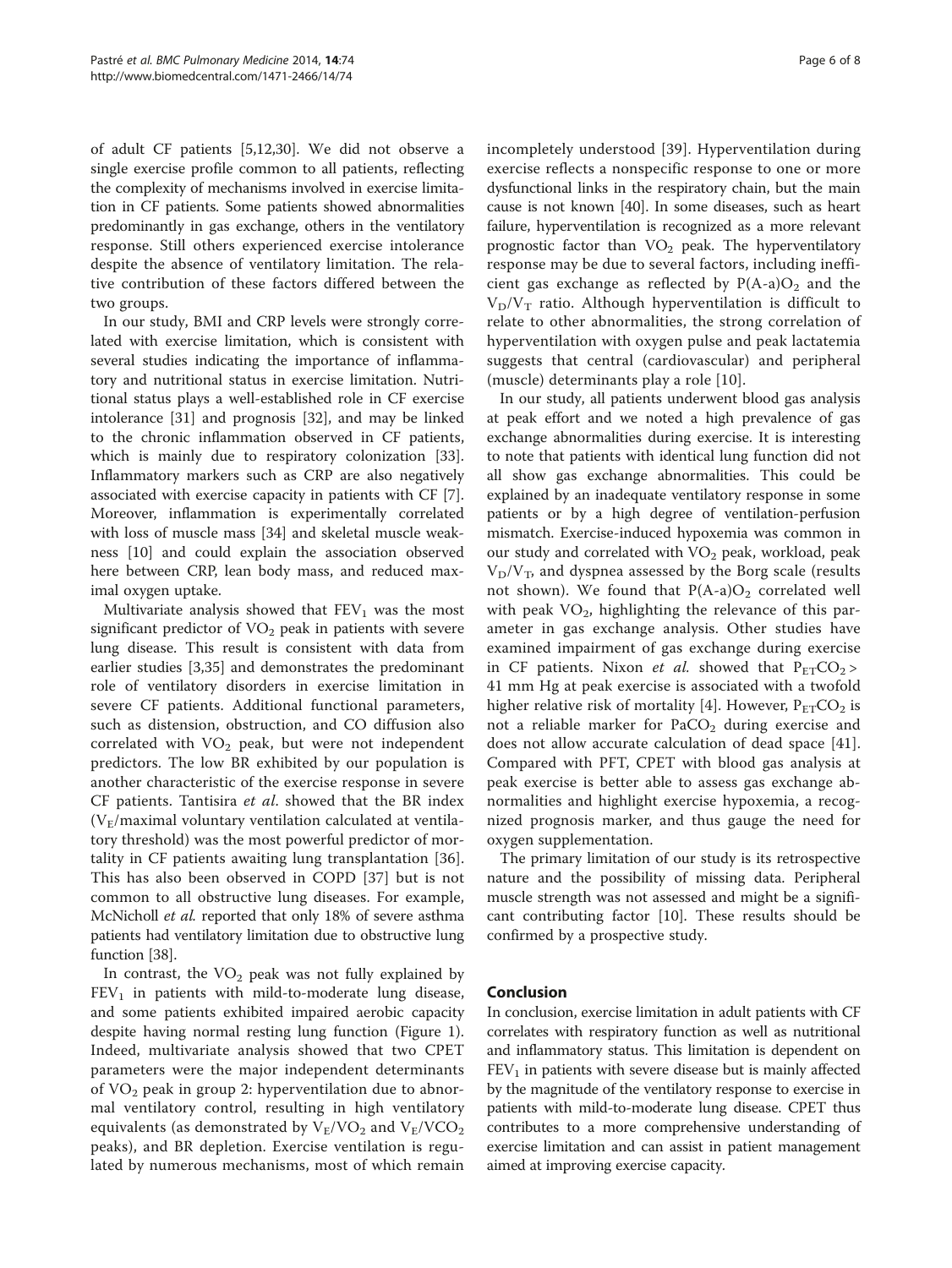#### <span id="page-6-0"></span>Competing interests

For each author, no significant competing interest exists with any companies or organisations whose products or services are mentioned in this article. The authors declare that they have no competing interests.

#### Authors' contributions

Conception and design: BW, JP and AP; Analysis and interpretation: BW, JP, AP, CT, CL and AD; Drafting the manuscript for important intellectual content: BW, JP, AP, and CL. All authors read and approved the final manuscript.

#### Acknowledgments

The authors wish to thank Anne M. O'Rourke for editing of the manuscript. Collaborators (to be referenced in PubMed): T. Perez (Lille), L. Wémeau-Stervinou (Lille), Abderrahmane Mammar (Grenoble), J.M. Perruchini (Dijon).

#### Author details

<sup>1</sup>Université Lille 2 et Clinique des Maladies Respiratoires, CRCM Hôpital Calmette, CHRU Lille, France. <sup>2</sup>Service de Physiologie Respiratoire, CHRU Rouen, France. <sup>3</sup>Unité de Biostatistiques, CHRU Lille, France.

#### Received: 28 June 2013 Accepted: 23 April 2014 Published: 30 April 2014

#### References

- Marcotte JE, Grisdale RK, Levison H, Coates AL, Canny GJ: Multiple factors limit exercise capacity in cystic fibrosis. Pediatr Pulmonol 1986, 2:274–281.
- Boucher GP, Lands LC, Hay JA, Hornby L: Activity levels and the relationship to lung function and nutritional status in children with cystic fibrosis. Am J Phys Med Rehabil 1997, 76:311–315.
- 3. Lands LC, Heigenhauser GJ, Jones NL: Analysis of factors limiting maximal exercise performance in cystic fibrosis. Clin Sci 1992, 83:391–397.
- 4. Nixon PA, Orenstein DM, Kelsey SF, Doershuk CF: The prognostic value of exercise testing in patients with cystic fibrosis. N Engl J Med 1992, 327:1785–1788.
- 5. Moorcroft AJ, Dodd ME, Webb AK: Exercise testing and prognosis in adult cystic fibrosis. Thorax 1997, 52:291–293.
- 6. Pianosi P, Leblanc J, Almudevar A: Peak oxygen uptake and mortality in children with cystic fibrosis. Thorax 2005, 60:50–54.
- 7. Van de Weert-van Leeuwen PB, Slieker MG, Hulzebos HJ, Kruitwagen CLJJ, van der Ent CK, Arets HGM: Chronic infection and inflammation affect exercise capacity in cystic fibrosis. Eur Respir J 2012, 39:893-898.
- 8. Bilton D, Dodd ME, Abbot JV, Webb AK: The benefits of exercise combined with physiotherapy in the treatment of adults with cystic fibrosis. Respir Med 1992, 86:507–511.
- 9. Almajed A, Lands LC: The evolution of exercise capacity and its limiting factors in Cystic Fibrosis. Paediatr Respir Rev 2012, 13:195–199.
- 10. Troosters T, Langer D, Vrijsen B, Segers J, Wouters K, Janssens W, Gosselink R, Decramer M, Dupont L: Skeletal muscle weakness, exercise tolerance and physical activity in adults with cystic fibrosis. Eur Respir J 2009, 33:99–106.
- 11. Selvadurai HC, Allen J, Sachinwalla T, Macauley J, Blimkie CJ, Van Asperen PP: Muscle function and resting energy expenditure in female athletes with cystic fibrosis. Am J Respir Crit Care Med 2003, 168:1476–1480.
- 12. Cerny FJ, Pullano TP, Cropp GJ: Cardiorespiratory adaptations to exercise in cystic fibrosis. Am Rev Respir Dis 1982, 126:217–220.
- 13. Shah AR, Gozal D, Keens TG: Determinants of aerobic and anaerobic exercise performance in cystic fibrosis. Am J Respir Crit Care Med 1998, 157:1145–1150.
- 14. Lebecque P, Lapierre JG, Lamarre A, Coates AL: Diffusion capacity and oxygen desaturation effects on exercise in patients with cystic fibrosis. Chest 1987, 91:693–697.
- 15. Bradley S, Solin P, Wilson J, Johns D, Walters EH, Naughton MT: Hypoxemia and hypercapnia during exercise and sleep in patients with cystic fibrosis. Chest 1999, 116:647–654.
- 16. McKone EF, Barry SC, Fitzgerald MX, Gallagher CG: Role of arterial hypoxemia and pulmonary mechanics in exercise limitation in adults with cystic fibrosis. J Appl Physiol 2005, 99:1012-1018.
- 17. Marcus CL, Bader D, Stabile MW, Wang CI, Osher AB, Keens TG: Supplemental oxygen and exercise performance in patients with cystic fibrosis with severe pulmonary disease. Chest 1992, 101:52–57.
- 18. ATS/ACCP: Statement on cardiopulmonary exercise testing. Am J Respir Crit Care Med 2003, 167:211–277.
- 19. Stevens D, Oades PJ, Armstrong N, Williams CA: A survey of exercise testing and training in UK cystic fibrosis clinics. J Cyst Fibros 2010, 9:302–306.
- 20. Miller MR, Hankinson J, Brusasco V, Burgos F, Casaburi R, Coates A, Crapo R, Enright P, van der Grinten CPM, Gustafsson P, Jensen R, Johnson DC, MacIntyre N, McKay R, Navajas D, Pedersen OF, Pellegrino R, Viegi G, Wanger J: Standardisation of spirometry. Eur Respir J 2005, 26:319–338.
- 21. Macintyre N, Crapo RO, Viegi G, Johnson DC, van der Grinten CPM, Brusasco V, Burgos F, Casaburi R, Coates A, Enright P, Gustafsson P, Hankinson J, Jensen R, McKay R, Miller MR, Navajas D, Pedersen OF, Pellegrino R, Wanger J: Standardisation of the single-breath determination of carbon monoxide uptake in the lung. Eur Respir J 2005, 26:720–735.
- 22. Wanger J, Clausen JL, Coates A, Pedersen OF, Brusasco V, Burgos F, Casaburi R, Crapo R, Enright P, van der Grinten CPM, Gustafsson P, Hankinson J, Jensen R, Johnson D, Macintyre N, McKay R, Miller MR, Navajas D, Pellegrino R, Viegi G: Standardisation of the measurement of lung volumes. Eur Respir J 2005, 26:511–522.
- 23. Aguilaniu B, Richard R, Costes F, Bart F, Martinat Y, Stach B, Aguilaniu B, Richard R, Costes F, Bart F, Martinat Y, Stach B, Denjean A, Scientific Council of the French Lung Society: [Cardiopulmonary exercise testing]. Rev Mal Respir 2007, 24:2S111-2S160.
- 24. Wallaert B, Talleu C, Wemeau-Stervinou L, Duhamel A, Robin S, Aguilaniu B: Reduction of maximal oxygen uptake in sarcoidosis: relationship with disease severity. Respiration 2011, 82:501–508.
- 25. Sorbini CA, Grassi V, Solinas E, Muiesan G: Arterial oxygen tension in relation to age in healthy subjects. Respiration 1968, 25:3–13.
- 26. Hansen JE, Sue DY, Wasserman K: Predicted values for clinical exercise testing. Am Rev Respir Dis 1984, 129:S49-S55.
- 27. Sauerbrei W: The Use of Resampling Methods to Simplify Regression Models in Medical Statistics. Journal of the Royal Statistical Society: Series C (Applied Statistics) 1999, 48:313–329.
- 28. Vaincre La Mucoviscidose. [http://www.vaincrelamuco.org/.](http://www.vaincrelamuco.org/) 2011 Rapport annuel. 2012.
- 29. Leroy S, Perez T, Neviere R, Aguilaniu B, Wallaert B: Determinants of dyspnea and alveolar hypoventilation during exercise in cystic fibrosis: impact of inspiratory muscle endurance. J Cyst Fibros 2011, 10:159–165.
- 30. Godfrey S, Mearns M: Pulmonary function and response to exercise in cystic fibrosis. Arch Dis Child 1971, 46:144–151.
- 31. Gulmans VA, de Meer K, Brackel HJ, Helders PJ: Maximal work capacity in relation to nutritional status in children with cystic fibrosis. Eur Respir J 1997, 10:2014–2017.
- 32. Nguyen S, Leroy S, Cracowski C, Perez T, Valette M, Neviere R, Aguilaniu B, Wallaert B: Prognostic value of clinical exercise testing in adult patients with cystic fibrosis. Rev Mal Respir 2010, 27:219–225.
- 33. Van de Weert-van Leeuwen PB, Arets HGM, van der Ent CK, Beekman JM: Infection, inflammation and exercise in cystic fibrosis. Respir Res 2013, 14:32.
- 34. Van Heeckeren AM, Tscheikuna J, Walenga RW, Konstan MW, Davis PB, Erokwu B, Haxhiu MA, Ferkol TW: Effect of Pseudomonas infection on weight loss, lung mechanics, and cytokines in mice. Am J Respir Crit Care Med 2000, 161:271–279.
- 35. Klijn PHC, van der Net J, Kimpen JL, Helders PJM, van der Ent CK: Longitudinal determinants of peak aerobic performance in children with cystic fibrosis. Chest 2003, 124:2215–2219.
- 36. Tantisira KG, Systrom DM, Ginns LC: An elevated breathing reserve index at the lactate threshold is a predictor of mortality in patients with cystic fibrosis awaiting lung transplantation. Am J Respir Crit Care Med 2002, 165:1629–1633.
- 37. Medoff BD, Oelberg DA, Kanarek DJ, Systrom DM: Breathing reserve at the lactate threshold to differentiate a pulmonary mechanical from cardiovascular limit to exercise. Chest 1998, 113:913–918.
- 38. McNicholl DM, Megarry J, McGarvey LP, Riley MS, Heaney LG: The utility of cardiopulmonary exercise testing in difficult asthma. Chest 2011, 139:1117–1123.
- 39. Dempsey JA: Challenges for future research in exercise physiology as applied to the respiratory system. Exerc Sport Sci Rev 2006, 34:92-98.